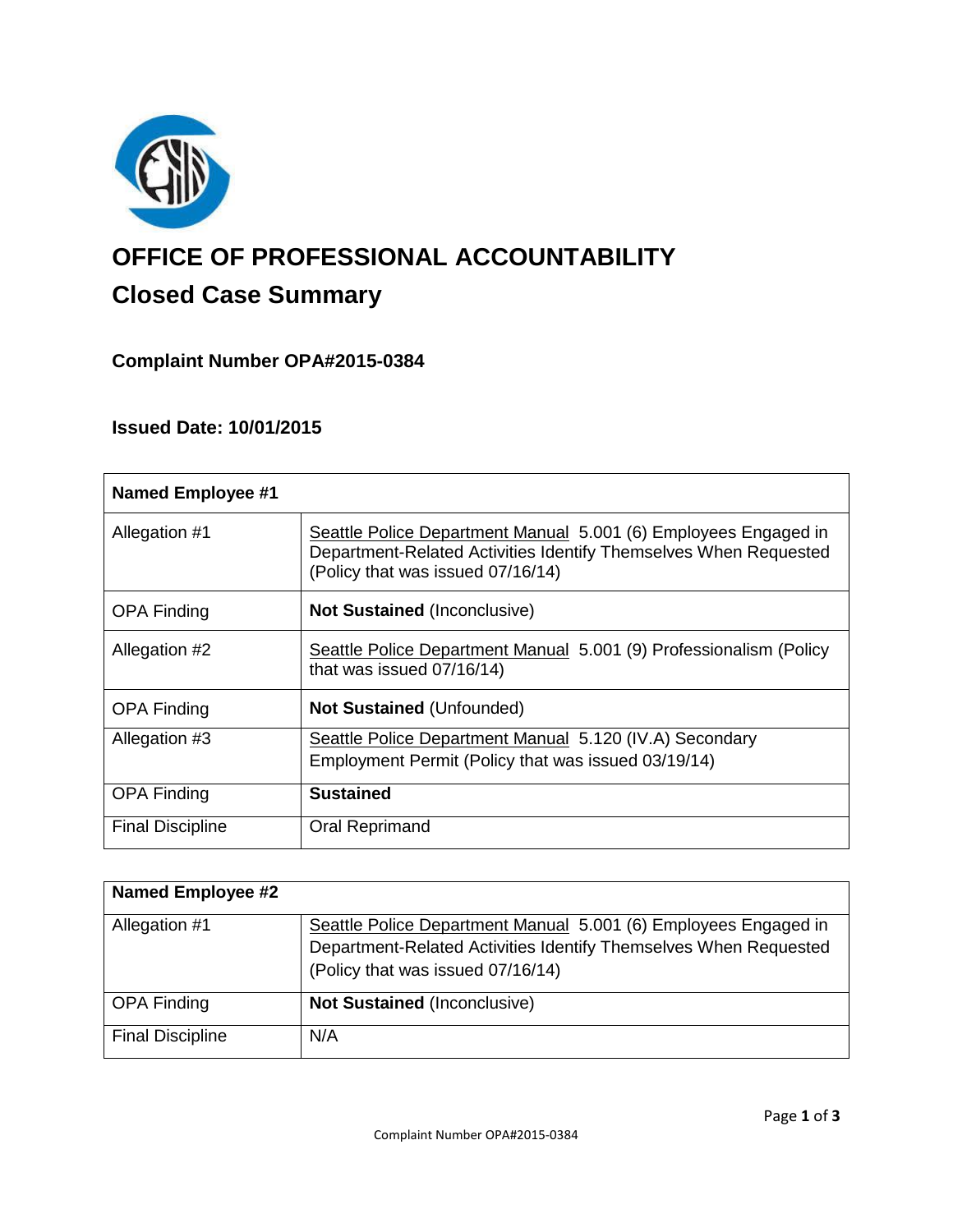# **INCIDENT SYNOPSIS**

The named employees were working off-duty at a stadium.

# **COMPLAINT**

The complainant alleged that the named employees harassed him before and during a game at a stadium by threatening to arrest him if he crossed on to the private property. The complainant further alleged that named employee #1 put his hand on his weapon while talking with him and used profanity. He reported that both named employees refused to give their names or badge numbers when he requested it from them.

# **INVESTIGATION**

The OPA investigation included the following actions:

- 1. Interview of the complainant
- 2. Search for and review of all relevant records and other evidence
- 3. Review of other video
- 4. Interview of witnesses
- 5. Interviews of SPD employees

# **ANALYSIS AND CONCLUSION**

The evidence could not prove or disprove that the named employees refused to identify themselves when asked by the complainant. The investigation included a review of security video provided by the stadium and interviews with civilian security staff. The preponderance of the evidence showed that named employee #1 was professional in his conduct toward the complainant. At the time of the incident, named employee #1 did not have a valid secondary employment permit.

#### **FINDINGS**

#### **Named Employee #1**

#### Allegation #1

The evidence could not prove or disprove that the named employee did not identify himself when asked. Therefore a finding of **Not Sustained** (Inconclusive) was issued for *Employees Engaged in Department-Related Activities Identify Themselves When Requested*.

#### Allegation #2

The evidence showed that the named employee behaved in a Professional manner. Therefore a finding of **Not Sustained** (Unfounded) was issued for *Professionalism*.